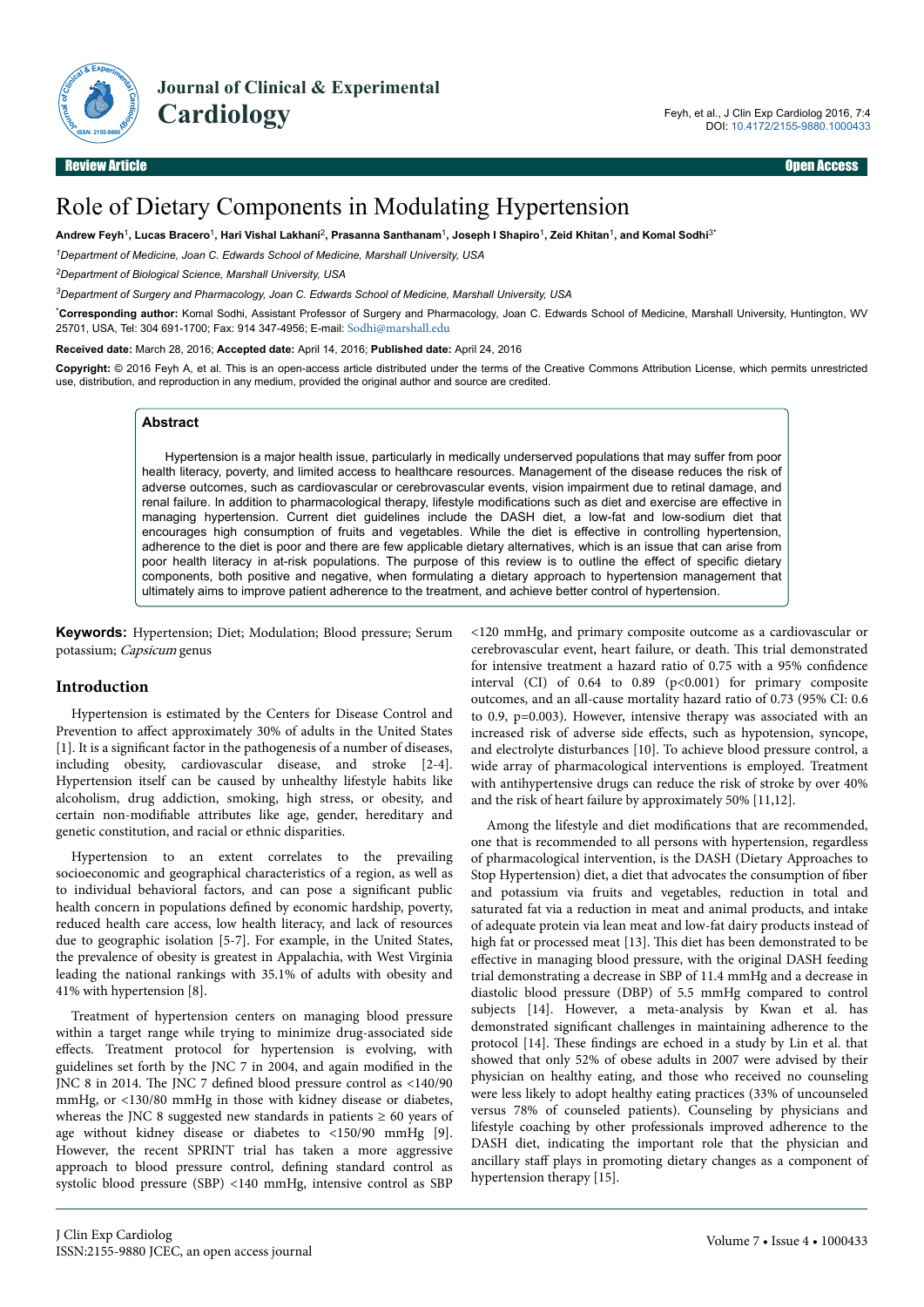# **Antihypertensive Dietary Components**

# **Fruits and vegetables**

Certain diets rich in fruits and vegetables, such as the vegetarian diet and the Mediterranean Diet, have demonstrated efficacy in controlling blood pressure [16]. Нe mechanisms by which fruits and vegetables are able to help manage blood pressure vary according to their potassium content, flavonoid and polyphenol content, and fiber content. Serum potassium levels have been shown to be inversely associated with blood pressure, with antihypertensive dietary interventions encouraging decreases in sodium consumption and increases in potassium consumption in order to improve the sodiumpotassium ratio in the diet [17-19].

Pomegranate juice is rich in phytochemicals and polyphenols, which have antioxidant and anti-inflammatory functions that have been reported to promote cardiovascular health [20,21]. Pomegranate juice may be able to prevent the development of high blood pressure due to angiotensin II in diabetes via inhibition of angiotensin converting enzyme (ACE) [22]. Experimental data as well as clinical trials have shown that consumption of pomegranate juice has antihypertensive effects  $[20, 21, 23]$ . In a study of 13 hypertensive men aged 39-68, 150 mL/day of natural pomegranate juice resulted in a significant reduction of SBP (7%, from 125.38 ± 11.80 to 116.15 ± 7.94, p=0.013) and DBP (6%, from 82.69 ± 5.25 to 78.08 ± 3.25, P <0.010) [21]. In a study by Mohan et al. daily administration of 100 mg/kg and 300 mg/kg of pomegranate juice extract in diabetic Wistar rats for 4 weeks was found to reduce the main arterial blood pressure and vascular reactivity changes to various catecholamines; reversal of biochemical changes induced by diabetes and angiotensin II were also observed [23]. Due to the antihypertensive effects and promotion of cardiovascular health, pomegranate juice may be considered as a dietary form of management for hypertension.

Citrus fruits, such as oranges and grapefruits, have also demonstrated antihypertensive properties. A single-blind randomized crossover study of 22 healthy patients aged 18-59 showed that after drinking 500 ml/day of commercial citrus sinensis juice, both DBP and SBP decreased (-5.13%, P=0.03 and -5.91%, P=0.0003, respectively), while natural orange juice did not show significant effects [24]. Citrus paradisi juice, from grapefruit, has many beneficial properties and is a good source of vitamin C, pectin fiber, and antioxidants. Grapefruit juice has been shown to decrease both SBP and DBP in both normotensive and hypertensive human subjects [25]. Extract from grapefruit peels is high in polyphenols, which act as strong inhibitors of α-glucosidase and can be used in the management of hypertension [26]. A study indicated that when compared, grapefruit juice produced a greater decrease in mean arterial pressure than orange juice [25]. These studies indicate that fruits and vegetables can help manage blood pressure through a wide variety of mechanisms, and should play a major role in an antihypertensive dietary intervention.

Garlic is a vegetable that has been investigated for its cardiovascular benefits. In addition to its antioxidant properties, the antihypertensive effects of garlic have been linked to its allicin content, a sulfur compound that can inhibit angiotensin II and promote vasodilation [27]. A meta-analysis of 10 studies on garlic and hypertension demonstrated a decrease in SBP of  $8.4 \pm 2.8$  mmHg (p<0.001) and a decrease in DBP of 7.3  $\pm$  2.5 mmHg (p<0.001) among hypertensive patients compared to placebo, though the form of garlic varied from powder to oil to extract [27]. Another study by Ried, et al. evaluated

the effect that garlic extract supplementation had on the blood pressure of 79 hypertension patients. Нe study showed a reduction in mean SBP of 11.8  $\pm$  5.4 mmHg (p=0.006) in patients taking two daily capsules of garlic extract (1.2 mg S-allylcysteine) for 12 weeks compared to placebo, a therapy regimen that was well-tolerated by the cohort [28]. A meta-analysis by Wang et al. showed that garlic supplementation in hypertensive patients resulted in a reduction in SBP of -4.4 mmHg (95% CI: -7.37 to -1.42; p=0.004), and a reduction in DBP of -2.68 mmHg (95% CI: -4.93 to -0.42; p=0.02) [29]. Нe studies within the meta-analysis used garlic powder, garlic extract, and garlic oil as garlic supplements [29]. Additionally, since it is primarily used to enhance the flavor of food, it can reduce the desire to use salt as a seasoning, presenting the patient with a palatable option for reducing salt intake. In summary, garlic, due to multifactorial effects, may be used to lower blood pressure.

#### **Dairy products**

Dairy products are major sources of protein and nutrition within vegetarian diets and the Mediterranean Diet, both of which have been shown to be effective in controlling blood pressure [16]. The mechanisms by which dairy products help to manage blood pressure are not entirely clear, but it is suspected that they correlate with the magnesium and potassium contents of these food sources. Additionally, bioactive peptides called lactotripeptides within dairy products can contribute to the antihypertensive effects associated with their consumption [16].

In a study by Drouin-Chartier et al., 76 weight-stable adults with mild-to-moderate hypertension consumed three daily servings of dairy products or a control that was equivalent in macronutrient and sodium content during four-week treatment periods. Нe study demonstrated an association between dairy consumption and a significant decrease in ambulatory SBP in men (-2 mm Hg, p=0.05), though no significant change in ambulatory DBP was observed  $(-1 \text{ mm Hg}, p=0.37)$ . The observed effect on SBP was not significant in women. However, endothelial function, as measured by the reactive hyperemia index (RHI) significantly improved in both men and women consuming dairy compared to controls when adjusted for energy intake (+0.09, p=0.04) [16]. In the Rotterdam study, 2245 normotensive adults over the age of 55 were assessed at baseline and after a 2-year follow-up and 6-year follow-up. Нis study demonstrated an inverse correlation between low-fat dairy consumption and the incidence of hypertension seen at 6-year follow-up: the hazard ratios (HR) and 95% confidence interval (CI) across quartiles of increasing dairy consumption were 1.00; 0.89 (0.71 to 1.15); 0.84 (0.66 to 1.08); and 0.76 (0.59 to 0.97) in overweight subjects ( $p=0.03$  for trend) [30]. The greatest effect was seen in consumption of low-fat milk and dairy products, and little risk reduction was seen in consumption of high-fat dairy products and cheese [30]. Нese results suggest that low-fat dairy products may be useful in controlling hypertension, particularly among men and the overweight, and should be considered within a dietary intervention.

#### **Spices**

Spices, including chili peppers, cinnamon, black pepper, and turmeric, can also have antihypertensive effects. In addition to their flavor-enhancing qualities, these spices have been used for centuries worldwide as herbal medicines within the practice of traditional medicine, and have become the subjects of increased focus within the Western medical paradigm as possible adjunct therapies due to their wide therapeutic indices and minimal side effect profiles.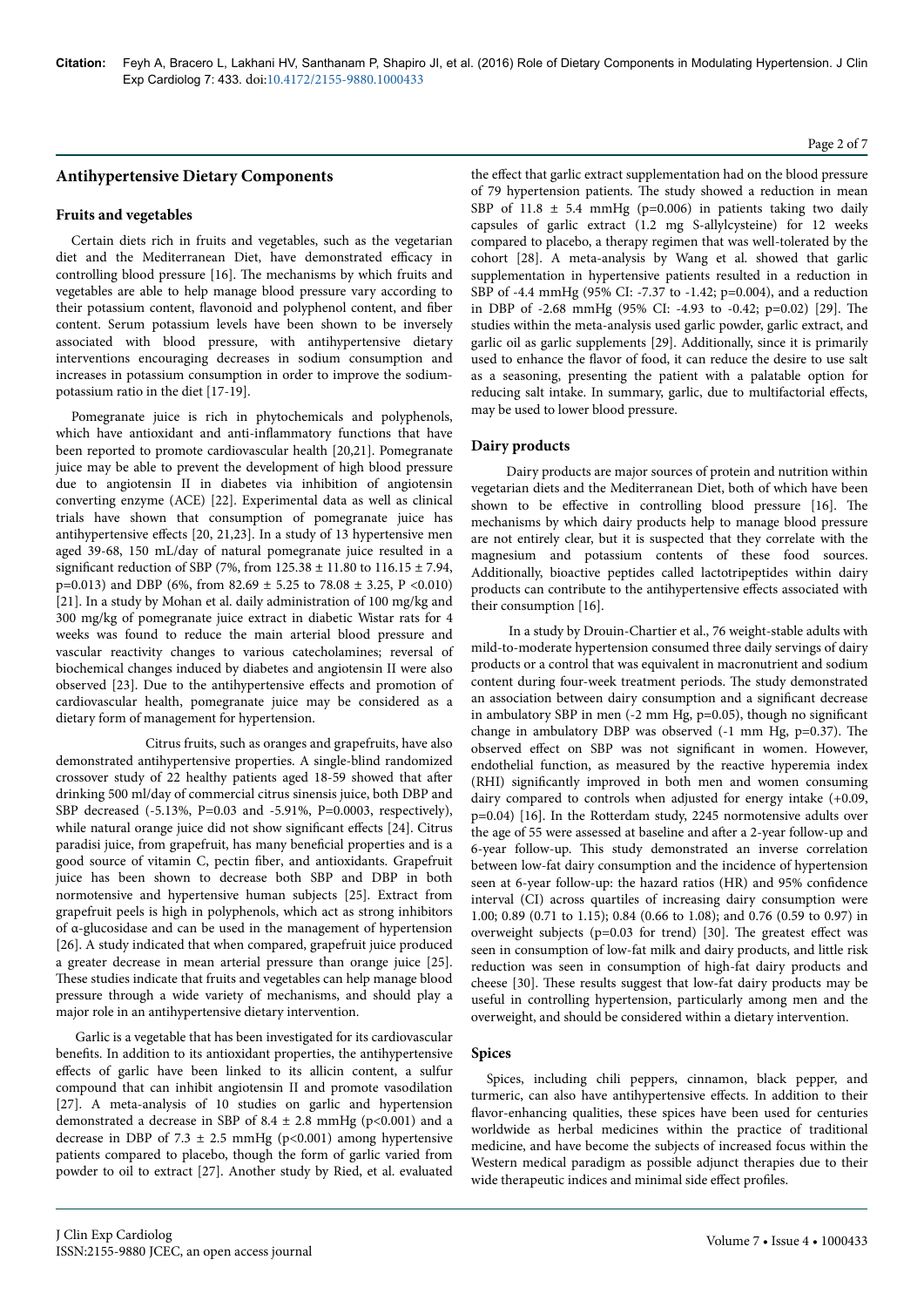Capsaicin is the active component in red peppers, yellow peppers, paprika peppers, and other plants in the Capsicum genus, and is a natural irritant to humans. The effects of capsaicin on blood pressure have been shown to vary depending on the amount ingested. Studies have indicated that ingestion of large quantities of capsaicin-rich peppers can induce a hypertensive crisis. Нe proposed explanation for this reaction is via a decreased release of calcitonin gene-related peptide (CGRP) from myocardial C fibers that are sensitive to capsaicin [31,32]. While research has shown that ingestion of large quantities of capsaicin can induce a hypertensive crisis, moderate capsaicin consumption can have antihypertensive effects. Several peppers from the Capsicum genus, including bell peppers and paprika, exert a strong inhibitory effect on Angiotensin Converting Enzyme (ACE). Нis research suggests that peppers of the Capsicum genus may be useful as dietary cofactors in hypertension management, and especially in ACE-dependent hypertension. A study performed by Ranilla et al. demonstrated that the ACE inhibitory activity significantly correlates with the total phenolic contents (r=0.61, p<0.05) but not with the antioxidant activity, with paprika and red peppers showing the highest ACE inhibition (92% and 84% respectively) [33]. A similar study by Kwon et al. reported that yellow pepper extracts had the highest ACE inhibitory activity (84.1%) while red pepper extract ACE inhibitory activity was 76.5%, but found no correlation between the total phenolic content and antioxidant activity [34].

Cinnamon has been reported to reduce blood sugar in patients with diabetes, and studies have shown that agents that enhance insulin sensitivity or reduce circulating insulin levels also lower blood pressure. Cinnamon extracts have been shown in several studies to have antihypertensive and vasorelaxant effects in rats. In a study by Nyadjeu et al. acute intravenous administration of the MECZ (5, 10, and 20 mg/kg) showed long-lasting decrease in blood pressure (12.5%, 26.6%, and 30.6% respectively) in L-NAME-induced hypertensive rats [35]. In another study by Nyadjeu et al. intravenous administration of MECZ induced a significant (p<0.001) decrease in mean arterial blood pressure in Wistar rates that has induced arterial hypertension from 20 mg/kg L-NAME injections [36]. The antihypertensive effects of Cinnamon extracts may be a result of its ability to increase the production of endogenous nitrous oxide (NO) or to regulate dyslipidemia [36]. Нe addition of cinnamon to both high sucrosecontaining diets, which have known correlations to insulin resistance and elevated blood pressure, and non-sucrose containing diets of rats with spontaneous hypertension, has been shown to reduce SBP in a dose-dependent manner. Preuss et al. found that the addition of 8% weight/weight of cinnamon to the diets of rats eating sucrose lowered the SBP to essentially that of the rate on starch only diets [37].

Black pepper is one of the most ubiquitous spices used in cuisine worldwide. Нe essential oils within black pepper have known antioxidant activity as well as the ability to inhibit ACE [38]. Black pepper contains piperine, which is the chemical compound responsible for its pungency. Piperine supplementation has been demonstrated to normalize blood pressure and improve glucose tolerance, as well as have positive cardiac and liver effects in rats on a high fat, high carbohydrate diet that developed hypertension, elevated oxidative stress and cardiac changes. Diwan et al. showed that piperine normalized SBP after 8 weeks of treatment in rats fed a high carbohydrate high fat diet (p <0.05) [39]. Piperine has also been shown to partially prevent the increase in blood pressure in L-NAME-induced hypertension, most likely via the blockade of voltage-dependent calcium channels [40].

Curcumin, the active ingredient in turmeric, has many potential beneficial effects on blood pressure. It has been shown to inhibit hypertension-induced increase in myocardial cell diameter as well as significant inhibition in perivascular fibrosis in rat models, and could therefore be a therapeutic agent for heart failure, which can arise from chronic uncontrolled hypertension [41]. Curcumin is also able to partially prevent the increase in blood pressure caused by L-NAME, NO-deficient hypertension, as well as prevent elastin decrease in the aorta, which is important for maintaining vessel elasticity and preventing arteriosclerosis [42]. In a study by Hlavackova et al. administration of L-NAME increased the blood pressure in Wistar rats to 157.4 mmHg, with further administration increasing this value more; curcumin administration was able to stop the increase in blood pressure caused by the L-NAME administration, while causing a decrease of 28.9 mmHg throughout the experiment [42]. Nakmareong et al. determined that the effect of curcumin on SBP during L-NAME administration for 3 weeks, showing a significant decrease in SBP (p<0.05) when compared with the L-NAME control group [43]. Curcumin's ability to prevent development of vascular dysfunction in NO-deficient hypertension is thought to be associated with its antioxidant properties [43].

In summary, when formulating an antihypertensive diet, certain spices can be helpful in the reduction and maintenance of blood pressure. Like garlic, these spices enhance flavor for greater palatability, and may help in lowering salt intake.

#### **Green tea**

Green tea is a commonly consumed beverage known for its widespread health benefits. Of particular interest is a group of polyphenols within green tea known as catechins, of which the key one is epigallocatechin gallate (EGCG). EGCG stimulates nitric oxide synthesis in endothelial cells to promote vasodilation and reduces synthesis of endothelin-1, a vasoconstrictor, to improve overall vascular function [44,45]. Additionally, EGCG might have an inhibitory effect on the action of renin. By inhibiting this system at the rate-limiting step of renin action, EGCG is able to effectively inhibit fluid retention and vasoconstriction [46]. Additionally, by upregulating HO-1, an enzyme also upregulated in response to stress and inflammation, EGCG can exert a greater anti-inflammatory effect to protect against endothelial damage and dysfunction [45].

In a longitudinal population study by Tong et al. conducted on 1109 Chinese adults, green tea consumption was demonstrated to inversely correlate with changes in blood pressure over a five-year period in a dose-dependent manner [47]. Among those who consumed the most green tea (>10 g/day), DBP changes were minimized in nonsmoking subjects (>10 g/day: -7.6 mmHg (95% CI: -11.96 to -3.24) versus <10 g/day: -3.43 mmHg (95%CI: -6.19 to -0.68), p<0.01 for trend), whereas both SBP and DBP changes were minimized in nonobese nonsmoking subjects [47]. However, subjects who smoked had a muted response to green tea consumption [47]. Green tea consumption, or supplementation with green tea flavonoids, could serve as an alternative to sugar-sweetened beverages within the framework of a diet to control hypertension.

#### **Omega-3 fatty acids**

Omega-3 fatty acids (n-3FAs) have been extensively studied for their cardiovascular health benefits. Нe major types of omega-3 fatty acids include eicosapentaenoic acid (EPA) and docosohexaenoic acid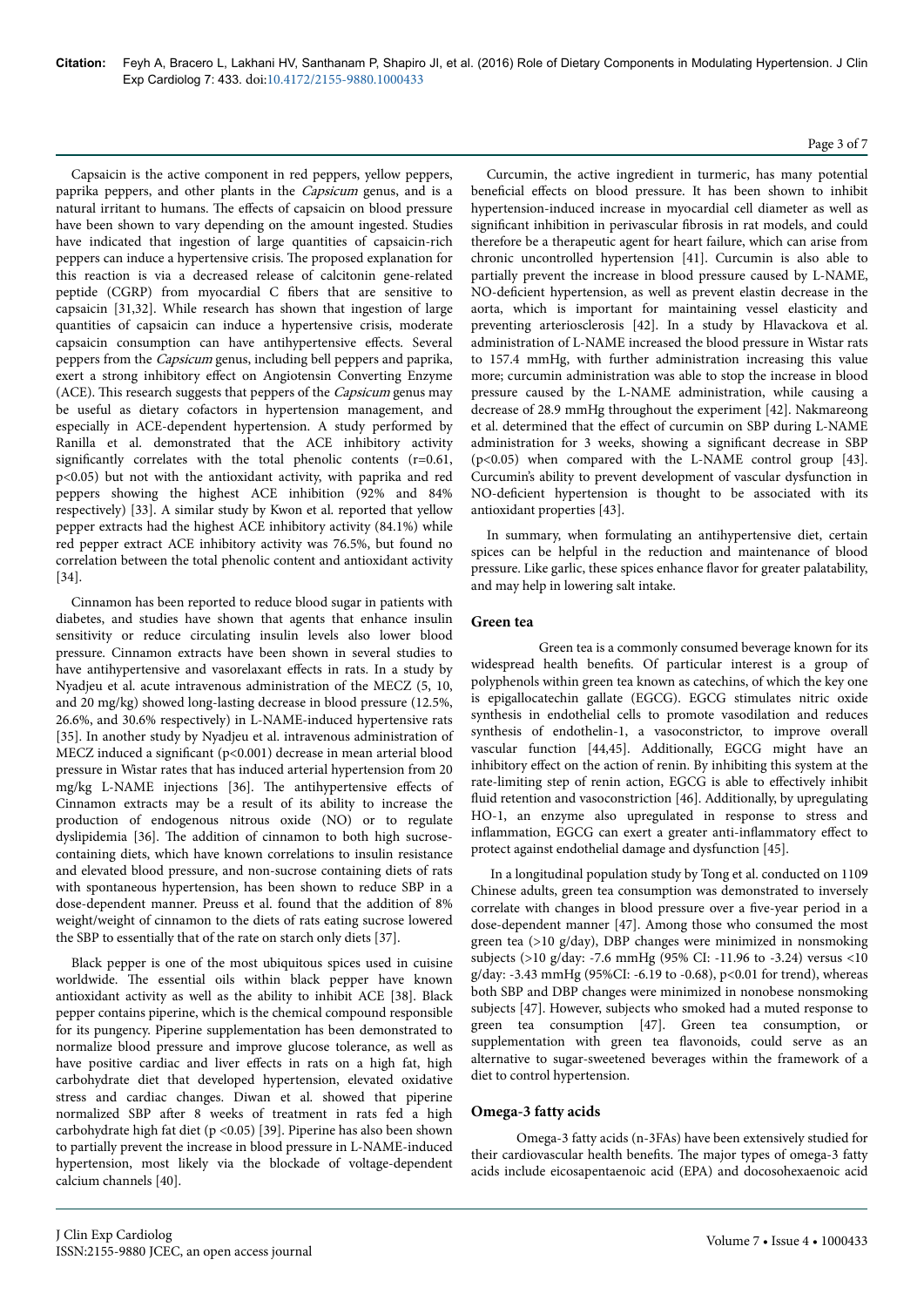#### (DHA) found primarily in seafood and fish oil, and alpha-linolenic acid (ALA) found primarily in plant sources such as flaxseed and walnuts [48]. Omega-3 fatty acids are able to exert their antihypertensive effects by regulating inflammatory signaling through modulation of the expression of cytokines and prostaglandins with vasoactive properties. N-3FAs accomplish this is by interaction with the cyclooxygenase-1 (COX-1) enzyme to moderate prostaglandin synthesis [49]. N-3FAs are also believed to regulate the levels of oxylipins, which are vasoactive compounds produced by soluble epoxide hydrolase derived from fatty acids. Нe oxylipins derived from arachidonic acid or linoleic acid can have vasoconstrictive and inflammatory effects, but n-3FAs can inhibit the activity of soluble epoxide hydrolase, thereby reducing the production of such oxylipins [50].

In the INTERMAP study, a population study of 4680 adults aged 40-59 from China, Japan, the United Kingdom, and the United States, the dietary n-3FA intake was studied to determine its effect on blood pressure. Participants were observed on two consecutive days at baseline, then two consecutive days three weeks later. Нe results showed an inverse correlation among all participants between dietary n-3FA intake and both SBP and DBP after three weeks (>1.9 g/day n-3FA: -0.55 mmHg SBP and -0.57 mmHg DBP), with ALA, DHA, and EPA all demonstrating antihypertensive effects [51]. In a longitudinal population study by Xun et al. of 4508 American adults aged 18-30 without hypertension at baseline, the incidence of hypertension was monitored over a 20-year course. Нis study demonstrated that among those in the highest quartile of n-3FA consumption (>0.37 g/day), the incidence of hypertension was significantly lower at follow-up when compared to those in the lowest quartile (HR=0.65 (95% CI: 0.53-0.79), p<0.01 for the trend) [52]. These studies suggest that n-3FAs can result in modest SBP and DBP reduction when supplemented or incorporated into an antihypertensive intervention diet.

# **Trace elements**

Several trace elements, such as copper and zinc, play an important role in maintaining blood pressure. Нe exact method is not clear but abnormal copper and zinc metabolism have been implicated as risk factors for development of hypertension and vascular disease [53-55].

Serum calcium levels have been shown to be associated with cardiovascular disease (CVD) [56], but the relation between calcium and hypertension is not clear. Some studies, but not all, have shown that increased intake of dietary calcium, and magnesium, reduces blood pressure in patients with hypertension [57]. However, these results have been seen only in dietary intake and not through supplementation [58].

Magnesium affects blood pressure by modulating vascular tone and reactivity. Hypomagnesemia is associated with diabetes and metabolic syndrome, with magnesium playing a major role is regulation of blood pressure [59]. Magnesium affects blood pressure by modulating vascular tone and reactivity. As with calcium, the data is not consistent, but there appears to be an inverse relationship with dietary, not supplemental, magnesium intake and blood pressure [60]. While experimental data supports that low magnesium levels leads to hypertension, clinical observation and trials have provided some conflicting results [61]. While clinical trials have shown conflicting results, there are studies that have demonstrated a significant association between hypomagnesemia and prehypertension and hypertension. In a study by Guerrero-Romero et al. of 3954 healthy

Mexican children, hypomagnesemia was observed in 59 children with prehypertension (27.3%) and 52 (45.6%) with hypertension in the 6-10 age group and 115 children with prehypertension (36%) and 109 (49.6%) with hypertension in the 11-15 age group. Regression analysis from the Guerrero-Romero study showed that hypomagnesemia was associated with both prehypertension (6-10 years: p<0.0005; 11-15 years:  $p=0.018$ ) and hypertension (6-10 years:  $p < 0.0005$ ; 11-15 years: p=0.0002) [62].

# **Prohypertensive Dietary Components**

# **Fructose**

Fructose is a sugar monomer that can exist in its free monomer form, bound to glucose as a component of the sucrose dimer, and in high levels in sweeteners such as high-fructose corn syrup (HFCS). Common dietary sources of fructose include fruits and sugarsweetened beverages, as well as sources of sucrose, which is commonly processed into table sugar from sugarcane. It has been a source of dietary controversy, with excess consumption being linked to metabolic disorders [63]. In the laboratory setting, fructose has been demonstrated to induce hypertension and metabolic syndrome in rat models [64]. One of the mechanisms by which fructose may be implicated in hypertension is its contribution to elevated uric acid levels. Metabolism of fructose is governed by an enzyme called fructokinase, also known as ketohexokinase (KHK). Phosphorylation of fructose is achieved by transferring a phosphate group from ATP, but since KHK lacks a negative feedback mechanism, ATP is quickly depleted, with the resulting dephosphorylated purines degraded by AMP deaminase. Нis degradation results in increased uric acid levels [63]. Hyperuricemia has been demonstrated in multiple studies to correlate with hypertension [65-69], and so by this mechanism, it would appear that excess fructose consumption would lead to hypertension.

Demonstrating this link between fructose consumption and hypertension within human populations, however, has been controversial. Some studies have been able to demonstrate a link. In a cross-sectional study by Jalal et al. of 4528 adults, 1754 of whom were prehypertensive or had Stage 1 or Stage 2 hypertension, fructose consumption was determined by dietary survey and its relation to blood pressure was assessed. Нe median fructose consumption in this study was 74 g/day, with consumption of at least 74 g/day demonstrating an increased risk of elevated blood pressure (26% increase for ≥ 135/85 mmHg, 30% increase for ≥ 140/90 mmHg, and 77% increase for  $\geq 160/100$  mmHg) [64]. In an INTERMAP study by Brown et al. 2696 adults aged 40-59 from the United States and United Kingdom, increased fructose consumption via sugar-sweetened beverages was associated with a significantly increased risk of hypertension in a dose dependent manner, with each 355 ml/day increase in sugar-sweetened beverage intake corresponding to an increase in SBP of  $+1.1$  mmHg (p<0.001) and DBP of  $+0.4$  mmHg (p<0.05) when adjusted for subject weight and height. Furthermore, fructose intake two standard deviations from the mean was associated with an increase in SBP of +2.5 mmHg (p=0.002) and an increase in DBP of 1.7 mmHg (p=0.002) when adjusted for subject weight and height [70].

In contrast, other studies have not demonstrated a link between fructose consumption and hypertension. In one study of 267 adults, subjects were fed sugar-sweetened milk containing fructose, glucose, sucrose, or HFCS, for 10 weeks. Нis study found no significant

#### Page 4 of 7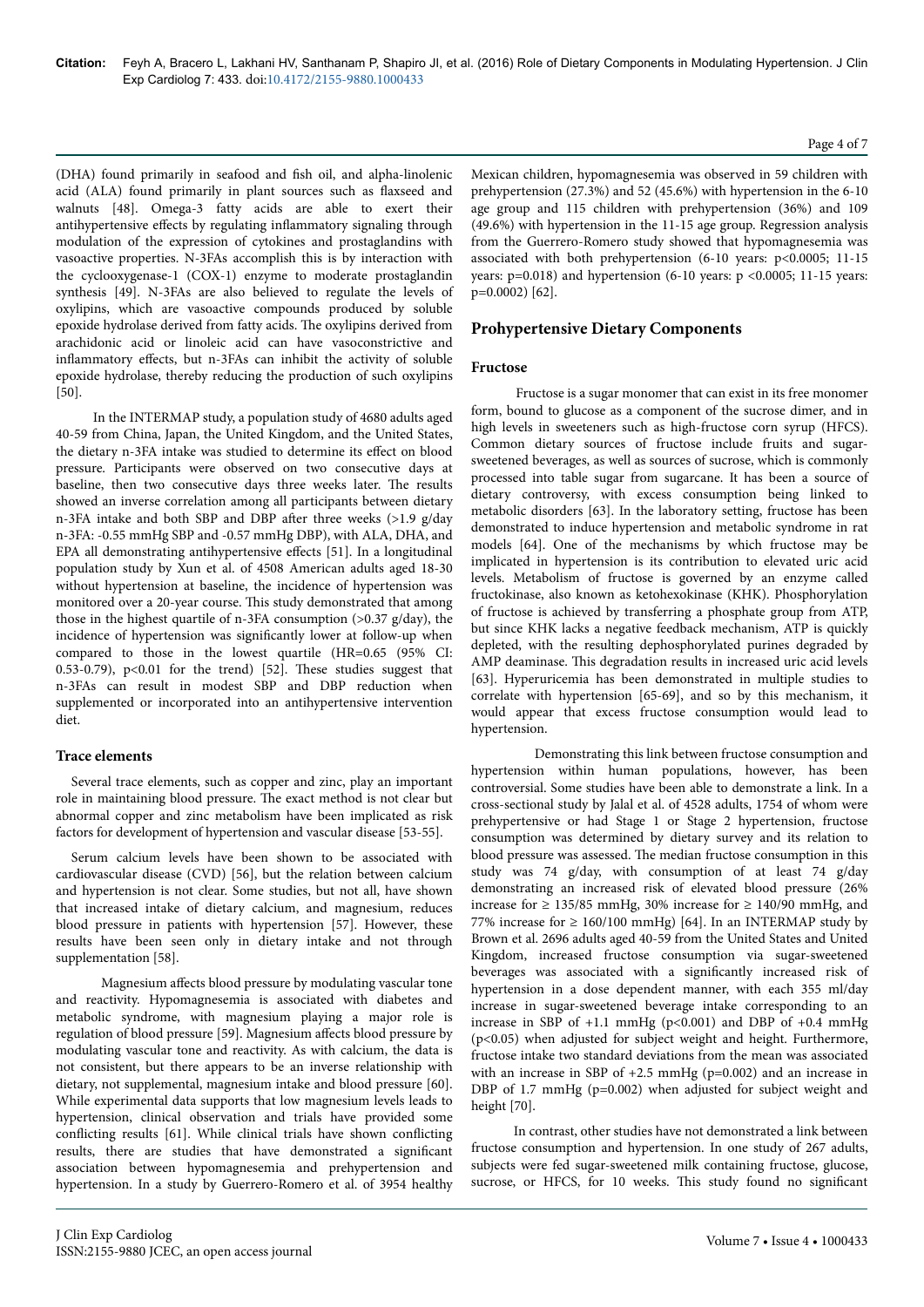changes in blood pressure or uric acid levels between groups. However, this study administered fructose in levels associated with the 50th percentile population consumption level  $(49 \pm 1.0 \text{ g/day})$  as determined in a study by Marriott, Cole, and Lee), and did not test the extremes of fructose consumption that could be occurring within the standard American diet [71,72]. Another study analyzed data from three major longitudinal studies of over 200,000 people in total with each spanning from 14-20 years: the Nurses' Health Study 1 (NHS1), Nurses' Health Study 2 (NHS2), and the Health Professionals' Follow-Up Study (HPFS). Analysis of these studies did not demonstrate a significant link between fructose consumption and the incidence of hypertension, with an NHS1 relative risk of 1.02 (95% CI: 0.99-1.06); an NHS2 relative risk of 1.03 (95% CI: 0.98-1.08); and an HPFS relative risk of 0.99 (95% CI: 0.93-1.05) [73]. Нough the link between fructose consumption and hypertension may still be controversial, the mechanisms by which fructose could possibly contribute to hypertension are plausible enough that controlling the consumption of sugar-sweetened beverages and added sugar within the framework of an antihypertensive diet could be justified.

# **Sodium**

Sodium has long been implicated in the development and progression of hypertension. However, the mechanisms by which it may contribute to hypertension are not fully clear. Sodium does play a major role in fluid balance, and dysregulation in this process can contribute to excess fluid retention, resulting in hypertension. Additionally, sodium can also induce the production of vasoconstrictive prostaglandins. Нis is a result of the action of sodium on renal medullary interstitial cells, promoting NFҡB signaling and COX-2 expression and leading to increased levels of PGE2 [74].

Dietary sodium restriction is one of the foundations of antihypertensive diets. In a study of 412 adults that were prehypertensive or mildly hypertensive, reductions in dietary sodium were associated with decreases in SBP, with the greatest decreases associated with the lowest sodium intakes. Compared to a highsodium control diet, a low-sodium (≤65 mmol/day) DASH diet was associated with a decrease in SBP of 11.5 mmHg in patients with hypertension, and a decrease in SBP of 7.1 mmHg in patients without hypertension [75]. In a meta-analysis of 34 trials encompassing 3230 subjects, the mean reduction of 75 mmol/day of sodium (4.4 g/day) resulted in a mean change in SBP of -4.18 mmHg (95% CI: -5.18 to -3.18) and a mean decrease in DBP of 2.06 mmHg (95% CI: -2.67 to -1.45). Нe relationship between decreased sodium intake and decreased blood pressure was observed in both hypertensive and normotensive subjects, and was demonstrated regardless of sex or ethnicity [76]. Нese studies suggest that managing sodium intake is a critical component in managing hypertension, and that an antihypertensive diet should emphasize a reduction in dietary sodium (Table 1).

| <b>Dietary Component</b>                             | <b>Effect on Hypertension</b> |
|------------------------------------------------------|-------------------------------|
| <b>Fruits and Vegetables:</b>                        |                               |
| Pomegranate Juice                                    |                               |
| Citrus Fruit (e.g.<br>and<br>oranges<br>pomegranate) | ↓                             |
| Garlic                                               | ↓                             |
| Dairy Products                                       |                               |

| Spices:                                                            |         |
|--------------------------------------------------------------------|---------|
| Chili<br>Peppers (e.g. red<br>peppers,<br>yellow peppers, paprika) | $1/1$ * |
| Cinnamon                                                           | ↓       |
| <b>Black Pepper</b>                                                | ↓       |
| Turmeric                                                           | ↓       |
| Green Tea                                                          | ↓       |
| Omega-3 Fatty Acids                                                | ↓       |
| Trace Elements:                                                    |         |
| Copper                                                             | ↓       |
| Zinc                                                               | ↓       |
| Magnesium                                                          | ↓       |
| Calcium                                                            | ↓       |
| Sodium                                                             | ↑       |
| Fructose                                                           | ↑       |
|                                                                    |         |

Table 1: This table summarizes the dietary components reviewed in this paper and their net effect on hypertension.\*The effect of chili peppers on hypertension varies based on the consumed amount. Consumed in large quantities, chili peppers can promote hypertension, but when consumed in moderate quantities, they have antihypertensive effects.

# **Conclusion**

The DASH diet is a safe and powerful tool in the management of hypertension, and patient education by the physician and other health professionals can play a major role in encouraging adherence to the diet [14,15]. In counseling the patient, the physician must be educated with regards to effective dietary strategies in order to present a specific and coherent dietary plan, and present the patient with a wide array of palatable options that can help encourage adherence to the intervention. Education of the patient can thereby empower them with the requisite health literacy to manage their blood pressure through lifestyle modification. Particularly within medically underserved populations, who are disproportionately affected by hypertension, improved health literacy and patient self-sufficiency can have a major impact on the management of this disease.

#### **Acknowledgement**

This work was supported by the National Institutes of Health Grants HL 109015, HL 071556, and HL 105649 (J.I.S.).

# **Competing Interests**

All authors declare there are no conflicts of interest.

# **References**

1. [Keenan NL, Rosendorf KA \(2011\) Prevalence of hypertension and](http://www.ncbi.nlm.nih.gov/pubmed/21430632) [controlled hypertension - United States, 2005-2008. MMWR Suppl 60:](http://www.ncbi.nlm.nih.gov/pubmed/21430632) [94-97.](http://www.ncbi.nlm.nih.gov/pubmed/21430632)

Page 5 of 7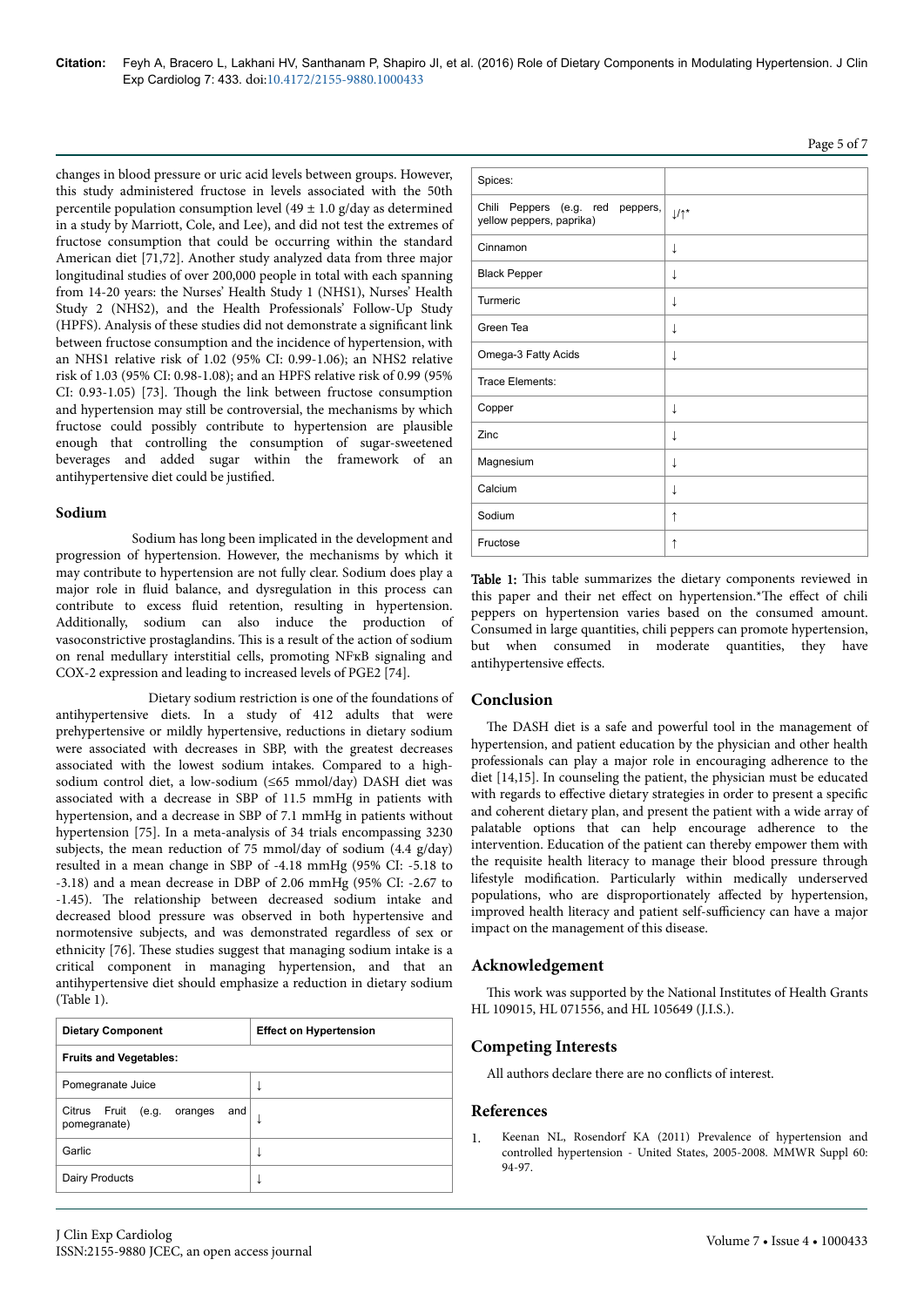- 2. [Kurukulasuriya LR, Stas S, Lastra G, Manrique C, Sowers JR \(2011\)](http://www.ncbi.nlm.nih.gov/pubmed/21855699) [Hypertension in obesity. Med Clin North Am 95: 903-917.](http://www.ncbi.nlm.nih.gov/pubmed/21855699)
- 3. [Flegal KM, Carroll MD, Ogden CL, Curtin LR \(2010\) Prevalence and](http://www.ncbi.nlm.nih.gov/pubmed/20071471) [trends in obesity among US adults, 1999-2008. JAMA 303: 235-241.](http://www.ncbi.nlm.nih.gov/pubmed/20071471)
- 4. [Guo F, He D, Zhang W, Walton RG \(2012\) Trends in prevalence,](http://www.ncbi.nlm.nih.gov/pubmed/22796254) [awareness, management, and control of hypertension among United](http://www.ncbi.nlm.nih.gov/pubmed/22796254) [States adults, 1999 to 2010. J Am Coll Cardiol 60: 599-606.](http://www.ncbi.nlm.nih.gov/pubmed/22796254)
- 5. [Wang MC, Kim S, Gonzalez AA, MacLeod KE, Winkleby MA \(2007\)](http://www.ncbi.nlm.nih.gov/pubmed/17496257) [Socioeconomic and food-related physical characteristics of the](http://www.ncbi.nlm.nih.gov/pubmed/17496257) [neighbourhood environment are associated with body mass index. J](http://www.ncbi.nlm.nih.gov/pubmed/17496257) [Epidemiol Community Health 61: 491-498.](http://www.ncbi.nlm.nih.gov/pubmed/17496257)
- 6. [Sacerdote B \(2007\) How large are the](http://qje.oxfordjournals.org/content/122/1/119.short) effects from changes in family [environment? A study of Korean American adoptees. Quarterly Journal](http://qje.oxfordjournals.org/content/122/1/119.short) [of Economics 122: 119-157.](http://qje.oxfordjournals.org/content/122/1/119.short)
- 7. [ARC \(2010\) Economic Assessment of Appalachia. An Appalachian](http://scholar.google.co.in/scholar?hl=en&q=Economic+Assessment+of+Appalachia.+An+Appalachian+Development+Initiative+Report&btnG=) [Development Initiative Report.](http://scholar.google.co.in/scholar?hl=en&q=Economic+Assessment+of+Appalachia.+An+Appalachian+Development+Initiative+Report&btnG=)
- 8. Levi J, Segal L, St. Laurent R, Rayburn J (2014) The State Of Obesity: Better Policies for a Healthier America 2014. Trust for America's Health, The Robert Wood Johnson Foundation.
- 9. [Reisin E, Harris RC, Rahman M \(2014\) Commentary on the 2014 BP](http://www.ncbi.nlm.nih.gov/pubmed/25114277) [guidelines from the panel appointed to the Eighth Joint National](http://www.ncbi.nlm.nih.gov/pubmed/25114277) [Committee \(JNC 8\). J Am Soc Nephrol 25: 2419-2424.](http://www.ncbi.nlm.nih.gov/pubmed/25114277)
- 10. [Wright JT Jr, Williamson JD, Whelton PK, Snyder JK, et al. \(2015\) A](http://www.ncbi.nlm.nih.gov/pubmed/26551272) [Randomized Trial of Intensive versus Standard Blood-Pressure Control.](http://www.ncbi.nlm.nih.gov/pubmed/26551272) [N Engl J Med 373: 2103-2116.](http://www.ncbi.nlm.nih.gov/pubmed/26551272)
- 11. [Collins R, Peto R, MacMahon S, Hebert P, Fiebach NH, et al. \(1990\)](http://www.ncbi.nlm.nih.gov/pubmed/1969567) [Blood pressure, stroke, and coronary heart disease. Part , Short-term](http://www.ncbi.nlm.nih.gov/pubmed/1969567) [reductions in blood pressure: overview of randomised drug trials in their](http://www.ncbi.nlm.nih.gov/pubmed/1969567) [epidemiological context. Lancet 335: 827-838.](http://www.ncbi.nlm.nih.gov/pubmed/1969567)
- 12. [Levy D, Merz CN, Cody RJ, Fouad-Tarazi FM, Francis CK, et al. \(1999\)](http://www.ncbi.nlm.nih.gov/pubmed/10520821) [Hypertension detection, treatment and control: a call to action for](http://www.ncbi.nlm.nih.gov/pubmed/10520821) [cardiovascular specialists. J Am Coll Cardiol 34: 1360-1362.](http://www.ncbi.nlm.nih.gov/pubmed/10520821)
- 13. [Tyson CC, Nwankwo C, Lin PH, Svetkey LP \(2012\)](http://www.ncbi.nlm.nih.gov/pubmed/22846984) Нe Dietary [Approaches to Stop Hypertension \(DASH\) eating pattern in special](http://www.ncbi.nlm.nih.gov/pubmed/22846984) [populations. Curr Hypertens Rep 14: 388-396.](http://www.ncbi.nlm.nih.gov/pubmed/22846984)
- 14. [Kwan MW, Wong MC, Wang HH, Liu KQ, Lee CL, et al. \(2013\)](http://www.ncbi.nlm.nih.gov/pubmed/24205227) [Compliance with the Dietary Approaches to Stop Hypertension \(DASH\)](http://www.ncbi.nlm.nih.gov/pubmed/24205227) [diet: a systematic review. PLoS One 8: e78412.](http://www.ncbi.nlm.nih.gov/pubmed/24205227)
- 15. [Lin PH, Yancy WS Jr, Pollak KI, Dolor RJ, Marcello J, et al. \(2013\)](http://www.ncbi.nlm.nih.gov/pubmed/23999279) Нe influence [of a physician and patient intervention program on dietary](http://www.ncbi.nlm.nih.gov/pubmed/23999279) [intake. J Acad Nutr Diet 113: 1465-1475.](http://www.ncbi.nlm.nih.gov/pubmed/23999279)
- 16. [Drouin-Chartier JP, Gigleux I, Tremblay AJ, Poirier L, Lamarche B, et al.](http://www.ncbi.nlm.nih.gov/pubmed/25123170) [\(2014\) Impact of dairy consumption on essential hypertension: a clinical](http://www.ncbi.nlm.nih.gov/pubmed/25123170) [study. Nutr J 13: 83.](http://www.ncbi.nlm.nih.gov/pubmed/25123170)
- 17. [Aaron KJ, Sanders PW \(2013\) Role of dietary salt and potassium intake in](http://www.ncbi.nlm.nih.gov/pubmed/24001491) [cardiovascular health and disease: a review of the evidence. Mayo Clin](http://www.ncbi.nlm.nih.gov/pubmed/24001491) [Proc 88: 987-995.](http://www.ncbi.nlm.nih.gov/pubmed/24001491)
- 18. [Kanbay M, Bayram Y, Solak Y, Sanders PW \(2013\) Dietary potassium: a](http://www.ncbi.nlm.nih.gov/pubmed/23735420) [key mediator of the cardiovascular response to dietary sodium chloride. J](http://www.ncbi.nlm.nih.gov/pubmed/23735420) [Am Soc Hypertens 7: 395-400.](http://www.ncbi.nlm.nih.gov/pubmed/23735420)
- 19. [Perez V, Chang ET \(2014\) Sodium-to-potassium ratio and blood](http://www.ncbi.nlm.nih.gov/pubmed/25398734) [pressure, hypertension, and related factors. Adv Nutr 5: 712-741.](http://www.ncbi.nlm.nih.gov/pubmed/25398734)
- 20. [Asgary S, Sahebkar A, Afshani MR, Keshvari M, Haghjooyjavanmard S,](http://www.ncbi.nlm.nih.gov/pubmed/23519910) [et al. \(2014\) Clinical evaluation of blood pressure lowering, endothelial](http://www.ncbi.nlm.nih.gov/pubmed/23519910) [function improving, hypolipidemic and](http://www.ncbi.nlm.nih.gov/pubmed/23519910) anti-inflammatory effects of [pomegranate juice in hypertensive subjects. Phytother Res 28: 193-199.](http://www.ncbi.nlm.nih.gov/pubmed/23519910)
- 21. [Asgary S, Keshvari M, Sahebkar A, Hashemi M,](http://www.ncbi.nlm.nih.gov/pubmed/24575134) Rafieian-Kopaei M  $(2013)$  Clinical investigation of the acute effects of pomegranate juice on [blood pressure and endothelial function in hypertensive individuals.](http://www.ncbi.nlm.nih.gov/pubmed/24575134) [ARYA Atheroscler 9: 326-331.](http://www.ncbi.nlm.nih.gov/pubmed/24575134)
- 22. Stowe CB (2011) The effects [of pomegranate juice consumption on blood](http://www.ncbi.nlm.nih.gov/pubmed/21457902) [pressure and cardiovascular health. Complement](http://www.ncbi.nlm.nih.gov/pubmed/21457902) Нer Clin Pract 17: [113-115.](http://www.ncbi.nlm.nih.gov/pubmed/21457902)
- 23. [Mohan M, Waghulde H, Kasture S \(2010\)](http://www.ncbi.nlm.nih.gov/pubmed/20020514) Effect of pomegranate juice on [Angiotensin II-induced hypertension in diabetic Wistar rats. Phytother](http://www.ncbi.nlm.nih.gov/pubmed/20020514) [Res 24 Suppl 2: 196-203.](http://www.ncbi.nlm.nih.gov/pubmed/20020514)
- 24. Asgary S, Keshvari M (2013) Effects [of Citrus sinensis juice on blood](http://www.ncbi.nlm.nih.gov/pubmed/23696766) [pressure. ARYA Atheroscler 9: 98-101.](http://www.ncbi.nlm.nih.gov/pubmed/23696766)
- 25. [Díaz-Juárez JA, Tenorio-Lopez FA, Zarco-Olvera G, Valle-Mondragón](http://www.ncbi.nlm.nih.gov/pubmed/19153985) [LD, Torres-Narváez JC, et al. \(2009\)](http://www.ncbi.nlm.nih.gov/pubmed/19153985) Effect of Citrus paradisi extract and [juice on arterial pressure both in vitro and in vivo. Phytother Res 23:](http://www.ncbi.nlm.nih.gov/pubmed/19153985) [948-954.](http://www.ncbi.nlm.nih.gov/pubmed/19153985)
- 26. [Oboh G, Ademosun A \(2011\) Phenolic extracts from grapefruit peels](http://onlinelibrary.wiley.com/doi/10.1111/j.1745-4514.2010.00495.x/abstract;jsessionid=FE110A26BA9ABA76B2B5D29440CC6348.f04t04?userIsAuthenticated=false&deniedAccessCustomisedMessage=) [\(citrus paradisi\) inhibit key enzymes linked with type 2 diabetes and](http://onlinelibrary.wiley.com/doi/10.1111/j.1745-4514.2010.00495.x/abstract;jsessionid=FE110A26BA9ABA76B2B5D29440CC6348.f04t04?userIsAuthenticated=false&deniedAccessCustomisedMessage=) [hypertension. J Food Biochemistry 35: 1703-1709.](http://onlinelibrary.wiley.com/doi/10.1111/j.1745-4514.2010.00495.x/abstract;jsessionid=FE110A26BA9ABA76B2B5D29440CC6348.f04t04?userIsAuthenticated=false&deniedAccessCustomisedMessage=)
- 27. [Ried K, Frank OR, Stocks NP, Fakler P, Sullivan T \(2008\)](http://www.ncbi.nlm.nih.gov/pubmed/18554422) Effect of garlic [on blood pressure: a systematic review and meta-analysis. BMC](http://www.ncbi.nlm.nih.gov/pubmed/18554422) [Cardiovasc Disord 8: 13.](http://www.ncbi.nlm.nih.gov/pubmed/18554422)
- 28. [Ried K, Frank OR, Stocks NP \(2013\) Aged garlic extract reduces blood](http://www.ncbi.nlm.nih.gov/pubmed/23169470) [pressure in hypertensives: a dose-response trial. Eur J Clin Nutr 67: 64-70.](http://www.ncbi.nlm.nih.gov/pubmed/23169470)
- 29. [Wang HP, Yang J, Qin LQ, Yang XJ \(2015\)](http://www.ncbi.nlm.nih.gov/pubmed/25557383) Effect of garlic on blood [pressure: a meta-analysis. J Clin Hypertens \(Greenwich\) 17: 223-231.](http://www.ncbi.nlm.nih.gov/pubmed/25557383)
- 30. [Engberink MF, Hendriksen MA, Schouten EG, van Rooij FJ, Hofman A,](http://www.ncbi.nlm.nih.gov/pubmed/19369377) [et al. \(2009\) Inverse association between dairy intake and hypertension:](http://www.ncbi.nlm.nih.gov/pubmed/19369377) [the Rotterdam Study. Am J Clin Nutr 89: 1877-1883.](http://www.ncbi.nlm.nih.gov/pubmed/19369377)
- 31. [Patanè S, Marte F, La Rosa FC, La Rocca R \(2010\) Capsaicin and arterial](http://www.ncbi.nlm.nih.gov/pubmed/19168246) [hypertensive crisis. Int J Cardiol 144: e26-27.](http://www.ncbi.nlm.nih.gov/pubmed/19168246)
- 32. [Dutta A, Deshpande SB \(2010\) Mechanisms underlying the hypertensive](http://www.ncbi.nlm.nih.gov/pubmed/20223533) [response induced by capsaicin. Int J Cardiol 145: 358-359.](http://www.ncbi.nlm.nih.gov/pubmed/20223533)
- 33. [Ranilla LG, Kwon YI, Apostolidis E, Shetty K \(2010\) Phenolic](http://www.ncbi.nlm.nih.gov/pubmed/20185303) [compounds, antioxidant activity and in vitro inhibitory potential against](http://www.ncbi.nlm.nih.gov/pubmed/20185303) [key enzymes relevant for hyperglycemia and hypertension of commonly](http://www.ncbi.nlm.nih.gov/pubmed/20185303) [used medicinal plants, herbs and spices in Latin America. Bioresour](http://www.ncbi.nlm.nih.gov/pubmed/20185303) [Technol 101: 4676-4689.](http://www.ncbi.nlm.nih.gov/pubmed/20185303)
- 34. [Kwon Y, Apostolidis E, Shetty K \(2007\) Evaluation of pepper \(capsicum](https://www.researchgate.net/publication/227713122_Evaluation_of_pepper_Capsicum_annuum_for_management_of_diabetes_and_hypertension) [annuum\) for management of diabetes and hypertension. J Food](https://www.researchgate.net/publication/227713122_Evaluation_of_pepper_Capsicum_annuum_for_management_of_diabetes_and_hypertension) [Biochemistry 31: 370-385.](https://www.researchgate.net/publication/227713122_Evaluation_of_pepper_Capsicum_annuum_for_management_of_diabetes_and_hypertension)
- 35. [Nyadjeu P, Dongmo A, Nguelefack TB, Kamanyi A \(2011\)](http://www.ncbi.nlm.nih.gov/pubmed/22754922) [Antihypertensive and vasorelaxant](http://www.ncbi.nlm.nih.gov/pubmed/22754922) effects of Cinnamomum zeylanicum [stem bark aqueous extract in rats. J Complement Integr Med 8.](http://www.ncbi.nlm.nih.gov/pubmed/22754922)
- 36. [Nyadjeu P, Nguelefack-Mbuyo EP, Atsamo AD, Nguelefack TB, Dongmo](http://www.ncbi.nlm.nih.gov/pubmed/23368533) [AB, et al. \(2013\) Acute and chronic antihypertensive](http://www.ncbi.nlm.nih.gov/pubmed/23368533) effects of [Cinnamomum zeylanicum stem bark methanol extract in L-NAME](http://www.ncbi.nlm.nih.gov/pubmed/23368533)[induced hypertensive rats. BMC Complement Altern Med 13: 27.](http://www.ncbi.nlm.nih.gov/pubmed/23368533)
- 37. [Preuss HG, Echard B, Polansky MM, Anderson R \(2006\) Whole](http://www.ncbi.nlm.nih.gov/pubmed/16582031) [cinnamon and aqueous extracts ameliorate sucrose-induced blood](http://www.ncbi.nlm.nih.gov/pubmed/16582031) [pressure elevations in spontaneously hypertensive rats. J Am Coll Nutr](http://www.ncbi.nlm.nih.gov/pubmed/16582031) [25: 144-150.](http://www.ncbi.nlm.nih.gov/pubmed/16582031)
- 38. [Oboh G, Ademosun AO, Odubanjo OV, Akinbola IA \(2013\)](http://www.ncbi.nlm.nih.gov/pubmed/24348547) [Antioxidative properties and inhibition of key enzymes relevant to type-2](http://www.ncbi.nlm.nih.gov/pubmed/24348547) [diabetes and hypertension by essential oils from black pepper. Adv](http://www.ncbi.nlm.nih.gov/pubmed/24348547) [Pharmacol Sci 2013: 926047.](http://www.ncbi.nlm.nih.gov/pubmed/24348547)
- 39. [Diwan V, Poudyal H, Brown L \(2013\) Piperine attenuates cardiovascular,](http://www.ncbi.nlm.nih.gov/pubmed/22038304) [liver and metabolic changes in high carbohydrate, high fat-fed rats. Cell](http://www.ncbi.nlm.nih.gov/pubmed/22038304) [Biochem Biophys 67: 297-304.](http://www.ncbi.nlm.nih.gov/pubmed/22038304)
- 40. [Hlavackova L, Urbanova A, Ulicna O, Janega P, Cerna A, et al. \(2010\)](http://www.ncbi.nlm.nih.gov/pubmed/21033621) [Piperine, active substance of black pepper, alleviates hypertension](http://www.ncbi.nlm.nih.gov/pubmed/21033621) [induced by NO synthase inhibition. Bratisl Lek Listy 111: 426-431.](http://www.ncbi.nlm.nih.gov/pubmed/21033621)
- 41. [Morimoto T, Sunagawa Y, Kawamura T, Takaya T, Wada H, et al. \(2008\)](http://www.ncbi.nlm.nih.gov/pubmed/18292809) The [dietary compound curcumin inhibits p300 histone acetyltransferase](http://www.ncbi.nlm.nih.gov/pubmed/18292809) [activity and prevents heart failure in rats. J Clin Invest 118: 868-878.](http://www.ncbi.nlm.nih.gov/pubmed/18292809)
- 42. [Hlavakov L, Janegov A, Uli O, Janega P, Cern A, et al. \(2011\) Spice up the](http://www.ncbi.nlm.nih.gov/pubmed/22005253) [hypertension diet - curcumin and piperine prevent remodeling of aorta in](http://www.ncbi.nlm.nih.gov/pubmed/22005253) [experimental L-NAME induced hypertension. Nutr Metab \(Lond\) 8: 72.](http://www.ncbi.nlm.nih.gov/pubmed/22005253)
- 43. [Nakmareong S, Kukongviriyapan U, Pakdeechote P, Donpunha W,](http://www.ncbi.nlm.nih.gov/pubmed/21448566) [Kukongviriyapan V, et al. \(2011\) Antioxidant and vascular protective](http://www.ncbi.nlm.nih.gov/pubmed/21448566) effects [of curcumin and tetrahydrocurcumin in rats with L-NAME-](http://www.ncbi.nlm.nih.gov/pubmed/21448566)

Page 6 of 7